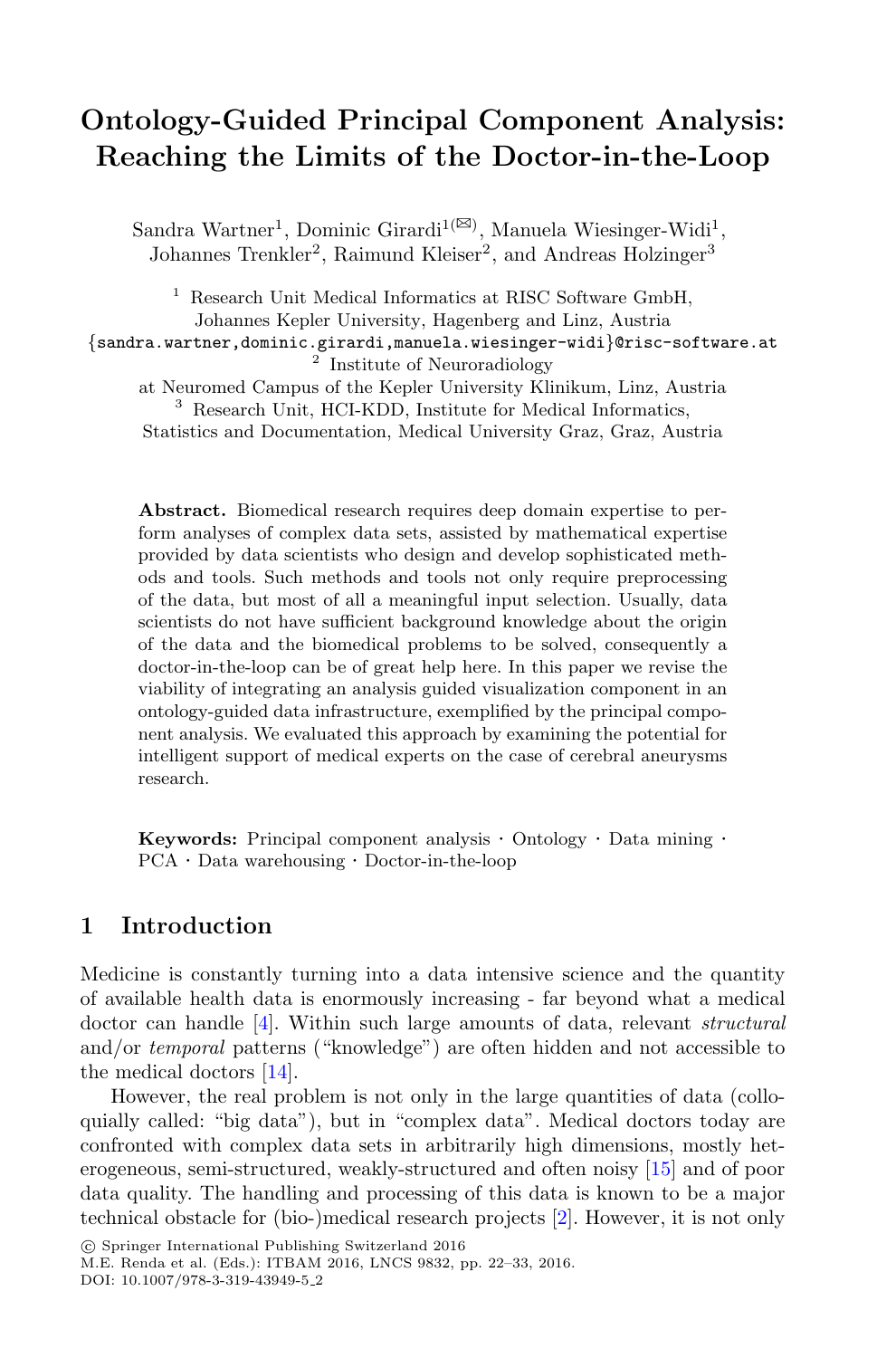the data handling that contains major obstacles, also the application of advanced data analysis and visualization methods is often only understandable for data scientists. This situation will become even more dramatic in the future due to the ongoing trend towards personalized medicine with the goal of tailoring the treatment to the individual patient [\[12\]](#page-10-2).

Interestingly, there is evidence that human experts sometimes still outperform sophisticated algorithms, e.g., in the instinctive, often almost instantaneous interpretation of complex patterns. A good example is diagnostic radiologic imaging, where a promising approach is to fill the semantic gap by integrating the physicians high-level expert knowledge into the retrieval process by acquiring his/her relevance judgments regarding a set of initial retrieval results [\[1\]](#page-9-2).

Consequently, the integration of the knowledge of a domain expert may sometimes greatly enhance the knowledge discovery process pipeline. The combination of both human intelligence and machine intelligence, by putting a "humanin-the-loop" would enable what neither a human nor a computer could do on their own. This human-in-the-loop can be beneficial in solving computationally hard problems, where human expertise can help to reduce an exponential search space through heuristic selection of samples, and what would otherwise be an NP-hard problem, reduces greatly in complexity through the input and the assistance of a medical doctor into the analytics process [\[13\]](#page-10-3). This approach is supported by a synergistic combination of methodologies of two areas that offer ideal conditions towards unraveling such problems: Human-Computer Interaction (HCI) and Knowledge Discovery/Data Mining (KDD), with the goal of supporting human intelligence with machine intelligence to discover novel, previously unknown insights into data (HCI-KDD approach [\[11\]](#page-10-4)).

From the theory of human problem solving it is known that, for example, medical doctors can often make diagnoses with great reliability – but without being able to explain their rules explicitly [\[6](#page-9-3)]. Here this approach could help to equip algorithms with such "instinctive" knowledge. The importance of this approach becomes clearly apparent when the use of automated solutions due to the incompleteness of ontologies is difficult [\[3\]](#page-9-4).

The immediate integration of the domain expert into data exploration has already proved to be very effective, for example in knowledge discovery [\[9\]](#page-9-5), or in subspace clustering [\[17](#page-10-5)], compelling the domain expert to face the major challenge of detecting mutual influences of variables. Having already an idea of those dependencies, the domain expert's goal, here: the medical doctor, is to confirm his suspicions; contrary to the data scientist, who has hardly any domain knowledge and therefore no insight in reasonable input for specific tools. Frequently, for many domain experts it is even not possible to have access to worthwhile, already long-time existing data analysis tools, including, e.g., the Principal Component Analysis (PCA), due to a lack of mathematical knowledge, on the one side, and missing computational knowledge, on the other side. Consequently, the role of the domain expert turns from a passive external supervisor – or customer – to an active actor of the process, which is necessary due to the enormous complexity of the medical research domain [\[5\]](#page-9-6).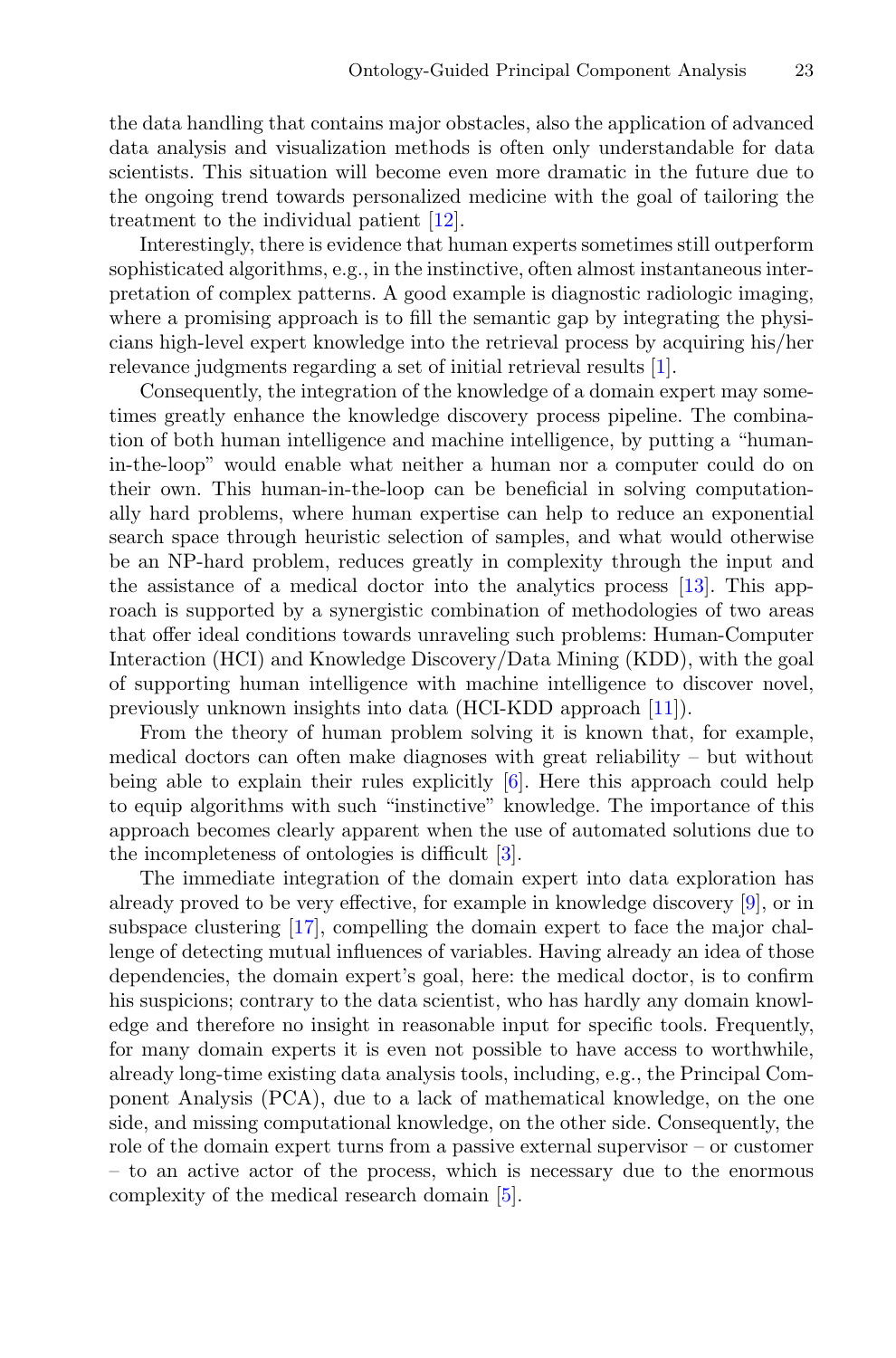A survey from 2012 among hospitals from Germany, Switzerland, South Africa, Lithuania, and Albania [\[23\]](#page-10-6) showed that only 29 % of the medical personnel of responders were familiar with practical applications of data mining. Although this survey might not be representative globally, it clearly shows the trend that medical research is still widely based on standard statistical methods. One reason for the rather low acceptance rate of data mining tools is the relatively high technical obstacle that often needs to be taken in order to apply complex algorithms combined with the limited knowledge about the algorithms themselves and their output. Especially in the field of exploratory data analysis deep domain knowledge of the human expert is a crucial success factor.

In order to address this issue, we developed a data infrastructure for scientific research that actively supports the domain expert in tasks that usually require IT knowledge or support, such as: structured data acquisition and integration, querying data sets of interest by non-trivial search conditions, data aggregation, feature generation for subsequent data analysis, data preprocessing, and the application of advanced data visualization methods. It is based upon a generic meta data model and is able to store the current domain ontology (formal description of the actual research domain) as well as the corresponding research data. The whole infrastructure is implemented at a higher level of abstraction and derives its manifestation and behavior from the actual domain ontology at run-time. Just by modeling the domain ontology, the whole system, including electronic data interfaces, web portal, search forms, data tables, etc., is customized for the actual research project. The central domain ontology can be changed and adapted at any time, whereas the system prevents changes that would cause data loss or inconsistencies. In this context, medical experts are offered assistance in their research purposes.

In many cases, these domain experts are unfamiliar with the variety of mathematical methods and tools which greatly simplify data exploration. In order to overcome impediments concerning mathematical expertise or the selection and application of suitable methods, we propose ontology-guided implementations for domain-expert-driven data exploration. One of those major methods is Principal Component Analysis (hereinafter referred to as PCA, see Sect. [2\)](#page-2-0), representing a powerful method for dimensionality reduction.

In order to assist domain experts data preprocessing is automated as far as possible using the user-defined domain-ontology to overcome technical obstacles already in advance. Thus, the domain expert is capable of performing the fundamental analysis on his own. By selecting data of interest and starting the calculations, PCA is run in the background and results in an inbuilt visualization for more convenient access of data information.

# <span id="page-2-0"></span>**2 Principal Component Analysis**

Principal Component Analysis (PCA) is a method for reducing the dimension of a data set such that the new set contains most of the information of the original set and can be interpreted more easily. PCA was first described by Pearson [\[25](#page-10-7)]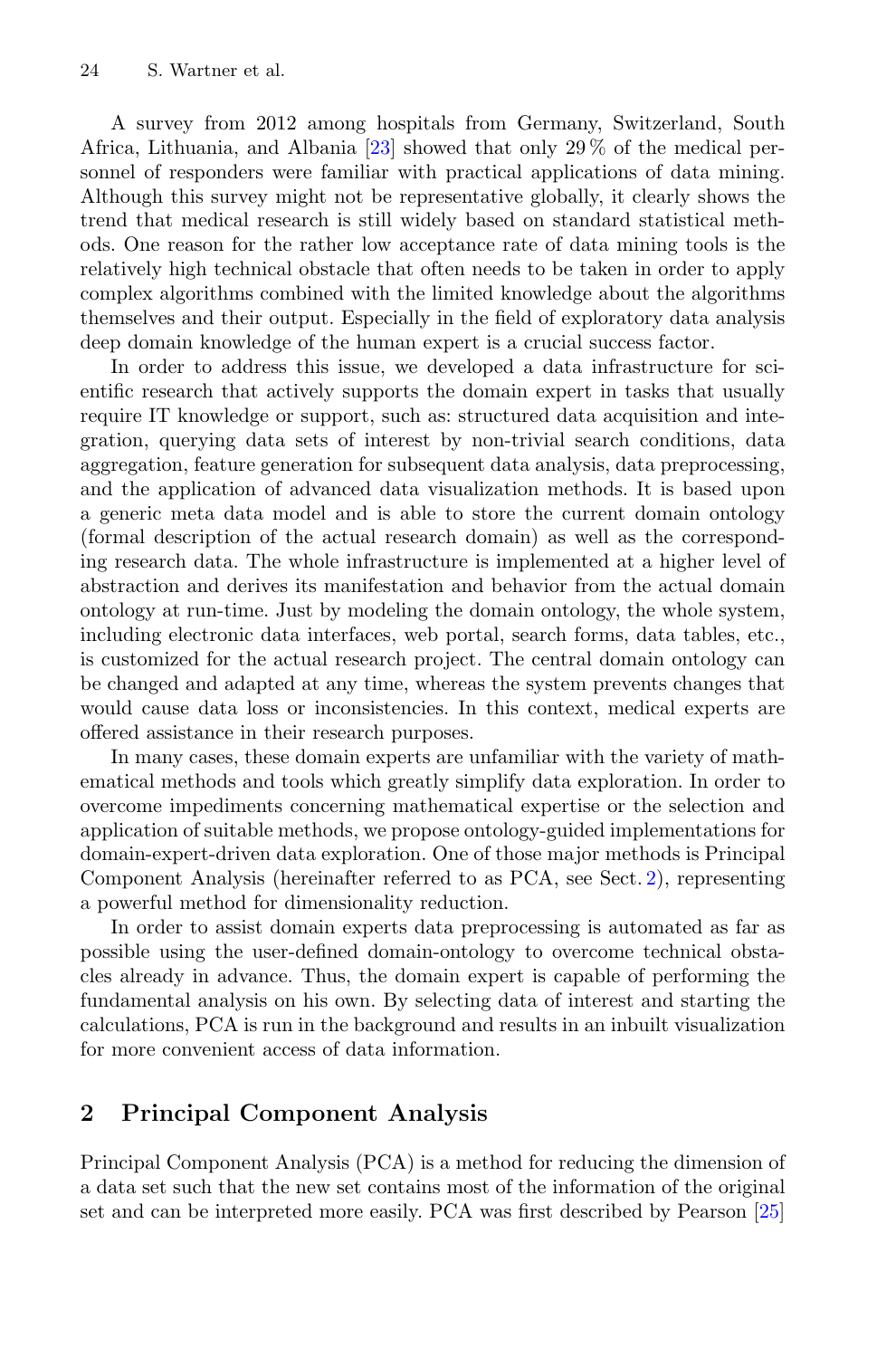and since then has been reinvented in different fields such as Economic Sciences [\[16](#page-10-8)], Psychology [\[28](#page-10-9),[29\]](#page-10-10), and Chemistry [\[20,](#page-10-11)[27\]](#page-10-12) under different names like Factor Analysis or Singular Value Decomposition. Also in other fields, including Geo Sciences and Social Sciences, PCA is an established method. For a good introduction to PCA see for example [\[18](#page-10-13)[,26](#page-10-14)].

In the following paragraph we sketch the main idea of PCA. We are given a set of observations of *m* variables. PCA then computes the direction of maximal variance in these data in *m*-dimensional space. This direction forms a new variable (a linear combination of the original variables), the first principal component. This process is repeated with the remaining variance of the data until a specified number of principal components is reached or a specified percentage of the original variance is covered (explained variance of the system). Every succeeding principal component is orthogonal to the preceding ones and adds to the explained variance of the new system. There cannot be more principal components than original variables and if their number is equal then the explained variance is 100 %. Mathematically, PCA is a solution to the eigenvalue problem of the covariance resp. correlation matrix of the original variables where the eigenvectors form the principal components and the eigenvalues indicate the importance of the components (the higher the eigenvalue, the higher the explained variance of the component).

Of interest in interpreting the results of a PCA are the scores (projection of the original data points into the new vector space), loadings (eigenvectors multiplied by the square root of the corresponding eigenvalues, i.e., the loadings also include variance along the principal components), residuals and their respective plots. The score plot depicts the scores with respect to two selected principal components that form the axes of the plot. It is used to detect outliers and patterns in the data. The loadings plot depicts the original variables with respect to two selected principal components that form the axes of the plot. It is used to examine correlations between the original variables and to examine the extent to which the variables contribute to the different principal components. The biplot displays both scores and loadings simultaneously and allows to investigate the influence of the variables on the individual data points or groups of data points, respectively.

First ideas of introducing PCA in the medical field came up in the early 70 s, gradually increasing. From 2006 onwards, the annual increase of research results is still growing very fast, comprising already about 670 scientific results in 2015 on NCBI [\[22](#page-10-15)]. Currently, PCA establishes a satisfying solution in various medical sub domains for different purposes. The application field ranges from image processing, like image compression or recognition [\[21\]](#page-10-16), to data representation, for facilitating analysis.

## **3 Ontology-Guided PCA**

In this section, we briefly review the main integration actions of the PCA method (see Sect. [2\)](#page-2-0) into the data infrastructure. Above all the term ontology has to be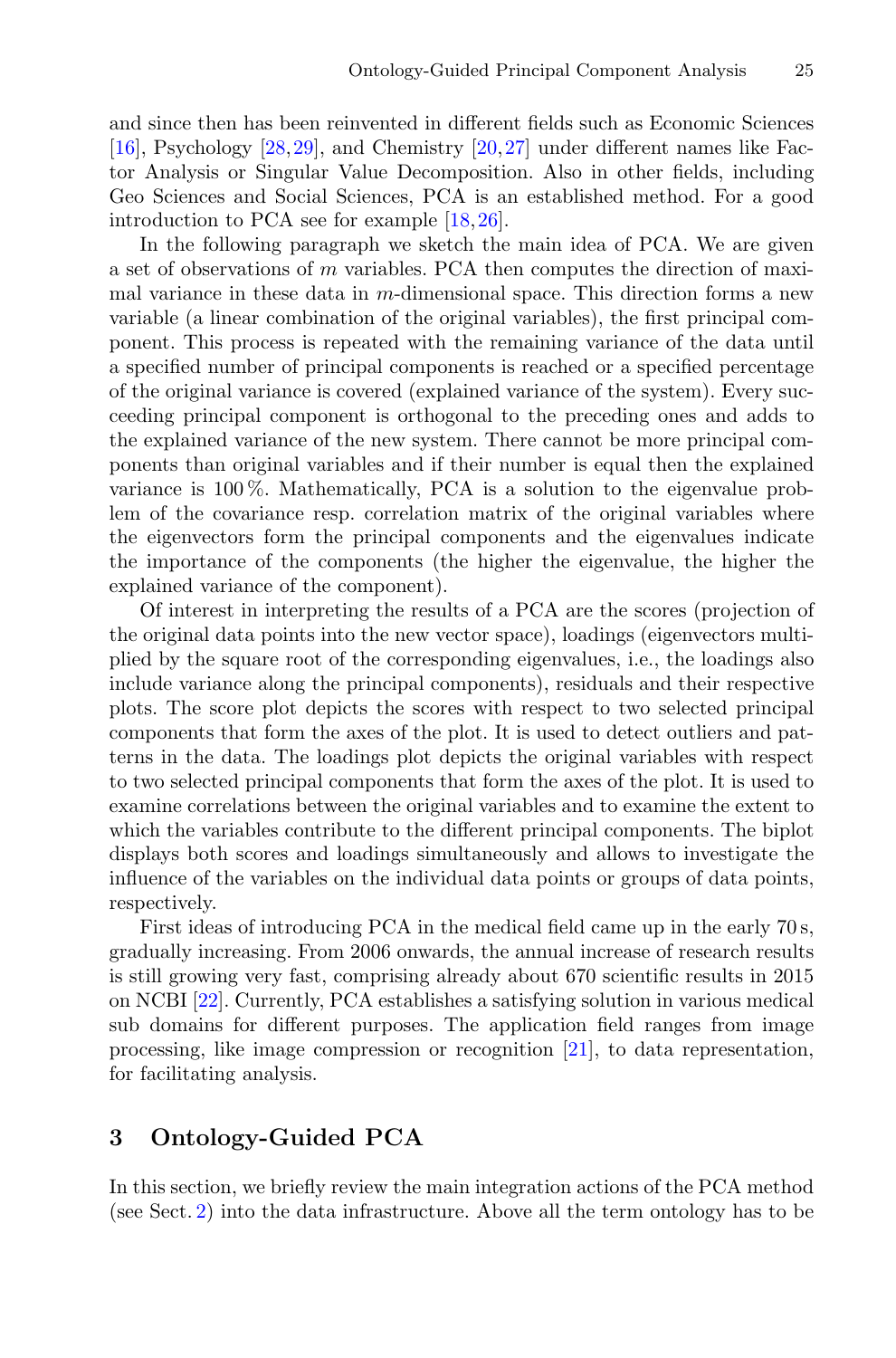clarified as there is a degree of uncertainty around the terminology, whereby for computer scientists an ontology is described as formal descriptions, properties and relationships between objects in the world [\[30\]](#page-11-0).

## **3.1 Ontology-Guided Clinical Research Infrastructure**

The theoretic base for the already mentioned ontology-based research infrastructure is a revision and adaption of the established process models for knowledge discovery. In the commonly known definitions of this process (see [\[19\]](#page-10-17) for a good overview) the domain-expert is seen in a supervising, consulting and customer role. A person who is outside the process and assists in crucial aspects with domain knowledge and receives the results. All the other steps of the process are performed by so called data analysts, who are supported by the domainexperts in understanding the for the current research project relevant aspects of the research domain and interpreting the results. We revised these process models and proposed a new, domain-expert-centric process model for medical knowledge discovery [\[8\]](#page-9-7). Based upon this process model we developed a generic research infrastructure, which supports the domain expert throughout the whole process — from data model, over data acquisition and - integration, data processing, and quality-management to data exploration. The research infrastructure is domain independent and derives its current appearance and behavior from the user-defined domain ontology at run-time. The researcher is able to define what data structure he or she needs to answer the research questions. This definition — the domain ontology — then builds the base for the whole system. From a user's point of view, the infrastructure consists of three main modules:

- 1. The Management Tool: This Java rich-client application allows the user to defined and maintain the domain ontology. Furthermore, the whole data set of the system can be searched, filter, processed and analyzed in this application. The here presented work is integrated into this application.
- 2. The Data Integration Module: This module is a plug-in to an established open-source ETL (Extract-Transform-Load) Suite. It allows to access structured data from almost arbitrary sources and to properly integrate this data into the research infrastructure.
- 3. The Web Interface: If data needs to be acquired manually, the web interface offers domain-derived forms to view, enter, process the data via a web browsers. In the clinical context this is often necessary when information from semi- or unstructured documents (e.g. doctor's letters, care instructions, etc.) needs to be stored in a structured way.

For more detailed information on this infrastructure the reader is kindly referred to [\[7](#page-9-8)].

## **3.2 Background Processes**

The execution of PCA requires structured processing of data. In our data infrastructure all of those preparatory steps are based on ontological metainformation and are automatically performed in the background. In this case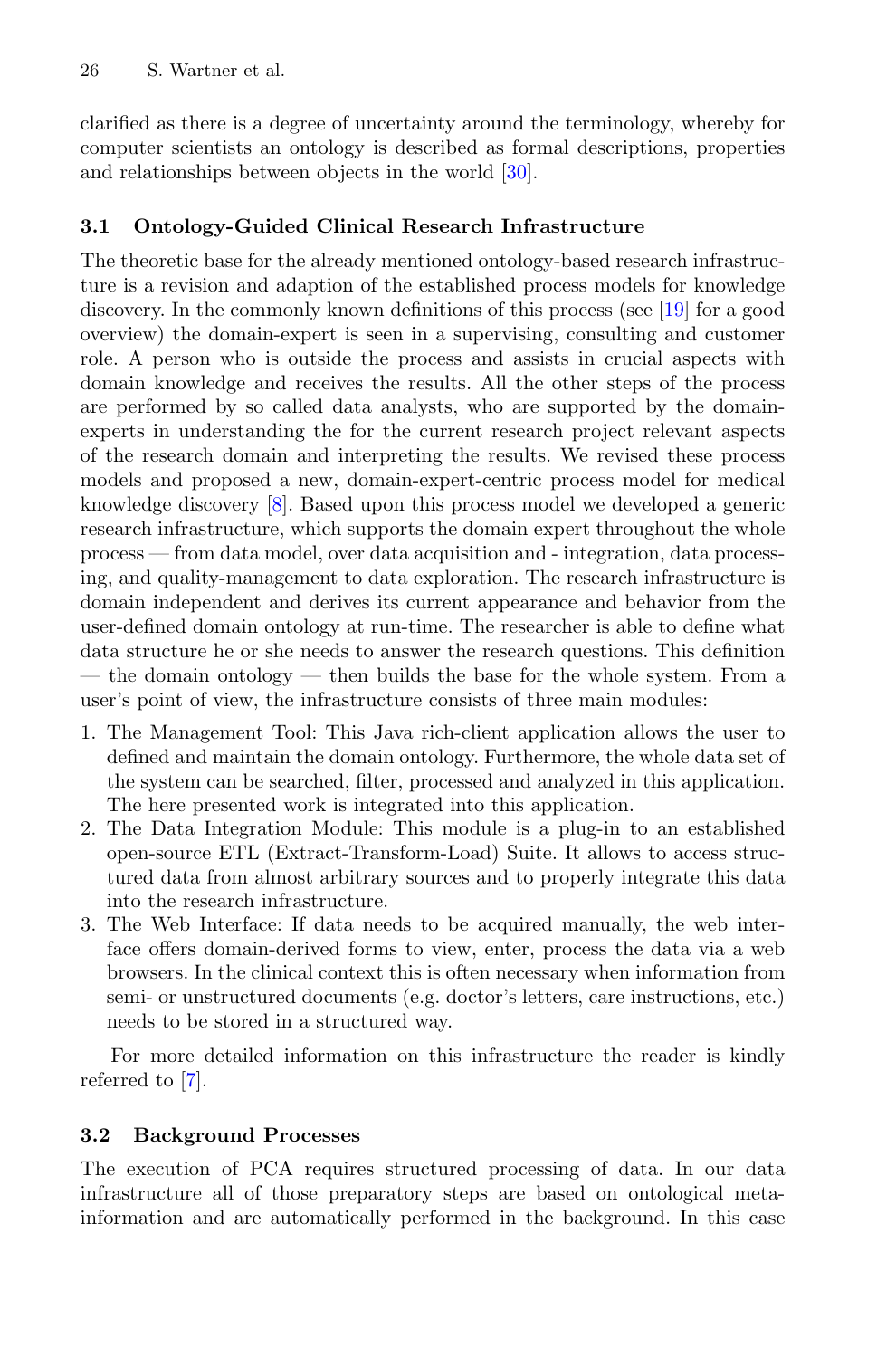the domain expert neither has to be concerned about data types, data transformation, starting the corresponding algorithm nor about collecting and depicting results. Therefore, solely a few steps remain, explicitly data selection and parameter setting, in order to start PCA. After variable selection out of a (sub) set of data and adjusting parameter configuration PCA performs the projection into lower dimensional space. The result is visualized in interactive two dimensional charts (loading-, score- and biplot), offering manipulation of axes and therefore displaying different combinations of principal components. Backtracking to the pristine records can establish a better idea of relationships when selecting the scores. In a few steps data is ready for analysis.

#### **3.3 Implementation**

For the actual implementation, we used the WEKA library [\[10\]](#page-10-18) for performing PCA. Therefore some partial integration has been necessary in order to acquire mathematical PCA output for visualization purposes.

- **Step 1.** First, an ontology-guided transformation of the data into the WEKA **data** structure (*weka.core.Instances*) and converting our variables to WEKA conform **attributes** (*weka.core.Attribute*) has to be performed. An **evaluator** (*weka.attributeSelection.PrincipalComponents*, defining the evaluation method) has to be configured by setting the variance covered by the principal component as well as whether the correlation or the covariance matrix has to be used. All of those transformations are performed in an ontology-guided, hidden behavior from the researcher's perspective.
- **Step 2.** The key component of the WEKA PCA is represented and performed by the **feature selection** (*weka.attributeSelection.AttributeSelection*), hence a **ranker** (*weka.attributeSelection.Ranker*, defining the search method) as well as the evaluator configured in step 1 have to be assigned. The specified ranker's task is to supervise whether the defined threshold (explained variance) or a specified number of components is reached, thus PCA has finished.
- **Step 3.** After completion of the embedded WEKA PCA process, an internal PCA result class is prepared, carrying the most essential output including eigenvectors and eigenvalues, scores and loadings as well as the number of principal components and proposed features. Accordingly, the generated output is subject to back transformation in the prescribed ontology and is processed for being displayed in a scatter chart related visualization.
- **Step 4.** In order to determine the quality of the result some key figures have to be determined. Therefore we take into account linearity of the input data, the size of the data set, the variance covered as well as tests on normal distribution. The outcome of the quality test is displayed within the visualization, supporting the researcher in evaluating the significance of the outcome. Since PCA is vulnerable to outliers, outlier detection is provided in the visualization, making it possible for the user to exclude these points and re-initiate a PCA. In particular, the rationale for various quality outcomes is the quality of the input data.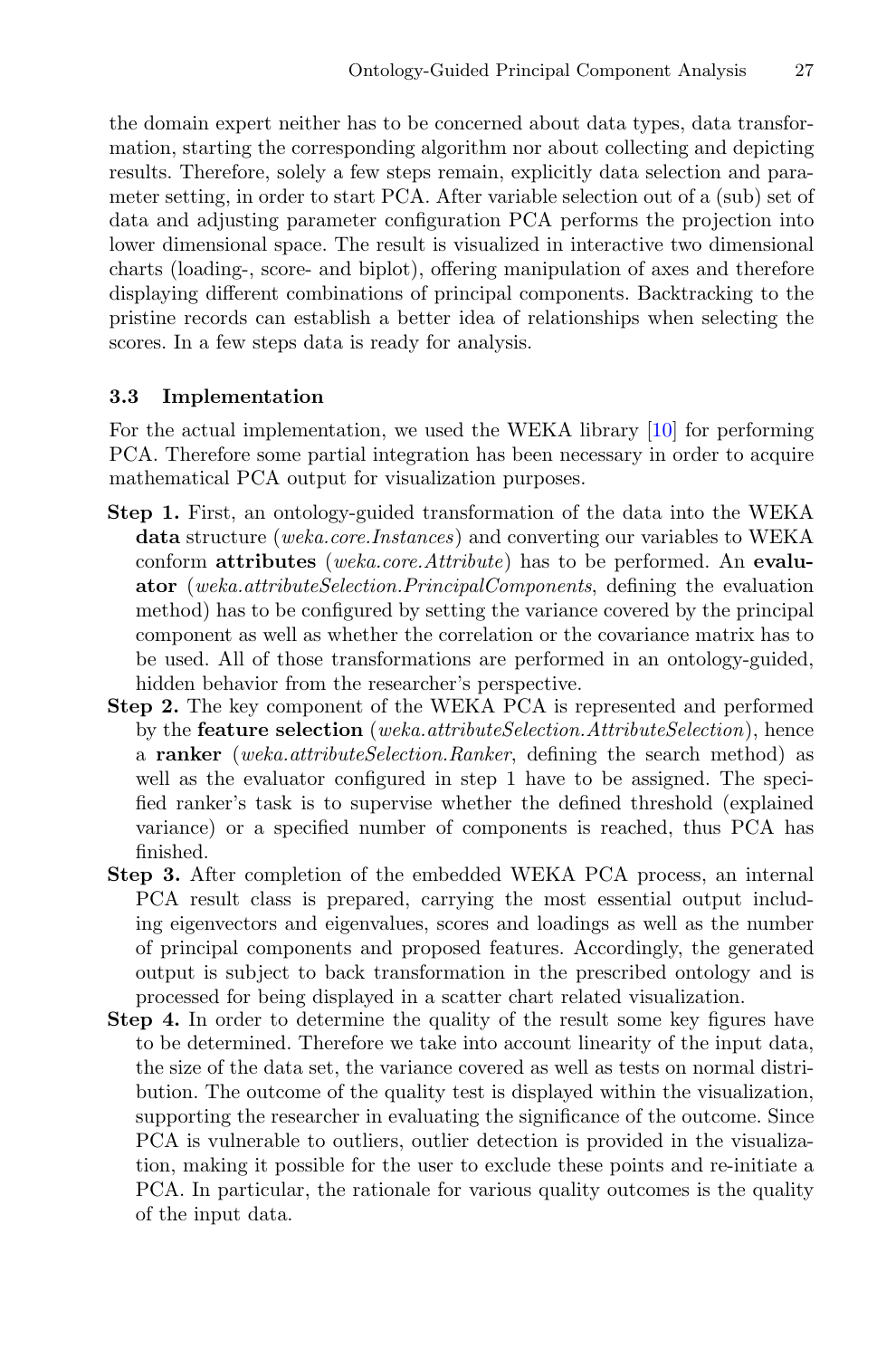#### **4 Results**

We evaluated the viability of this approach to perform PCA within an ontologyguided data infrastructure for scientific research purposes on a data set of 1237 records, representing a cerebral aneurysm each. This vulnerability of a blood vessel is described as the dilation, ballooning-out, or bulging of part of the wall of an artery in the brain [\[24\]](#page-10-19). Those samples were taken from patients, registered by the Institute of Neuroradiology at Neuromed Campus of the Kepler University Klinikum. The aim of this collaboration was to collect and analyze the medical outcome data of their patients, who have cerebral aneurysms. The main research subject of the database is the clinical and morphological follow up of patients with cerebral aneurysms, which were treated either with an endovascular procedure, surgically or conservative [\[9](#page-9-5)].

We attempt to show the feasibility of the ontology-based research, done by the domain expert without assistance of a data scientist. In this context the domain experts are from the field of neurosurgery and neuro-radiology. The following parameters of the aneurysm were taken into account: the age of patient at diagnosis, number of aneurysms in total for this patient, the number of recorded clinical events (complications), the number of surgical treatments, the number of endovascular treatments, as well as the width, depth, height, neck and size of an aneurysm. It was not aim of this evaluation to discover new medical knowledge, but rather to verify the method by being able to demonstrate already known knowledge about the data.

The result in form of the loadings plot is shown in Fig. [1.](#page-7-0) It shows the first two principal components (PC) with the highest percentage of explained variance. The first PC is displayed on the x-axis and the second PC is shown on the yaxis. It is apparent from this plot that there is a strong relationship between the *Width*, *Depth* and *Height* of aneurysms, as they are located close to one another. From a medical point of view, this is obvious, since aneurysms are spheric in most of the cases. Another variable is in the surrounding of this variable cluster, namely the variable *Neck*. The neck describes the diameter of the opening of the aneurysm to the supplying blood vessel. Here again, a correlation is indicated by the nature of the matter. The bigger the aneurysm is in all its dimensions, the bigger the neck tends to be. On the other principal component, the opposing position of the number of endovascular treatments on the one hand and surgical treatments on the other side is appealing. This is given due to the fact, that most aneurysms are either treated the one or the other way. The position of the variable *Age of Patient at Diagnosis* very close to the center of the visualization indicates that there are hardly any correlations between this variable and the others and this variable has no influence on the shape of the data cloud.

While the previous observations were easily explained with already known facts, the opposing position of the width-depth-height-cluster on the left-handside of the first PC and the variable *Total Number of Aneurysms for Patient* on the right-hand-sind struck the attention of the medical researchers. Preceding visualization with other methods already indicated a (weak) reverse correlation between the total number of aneurysms a patient suffers from and the size of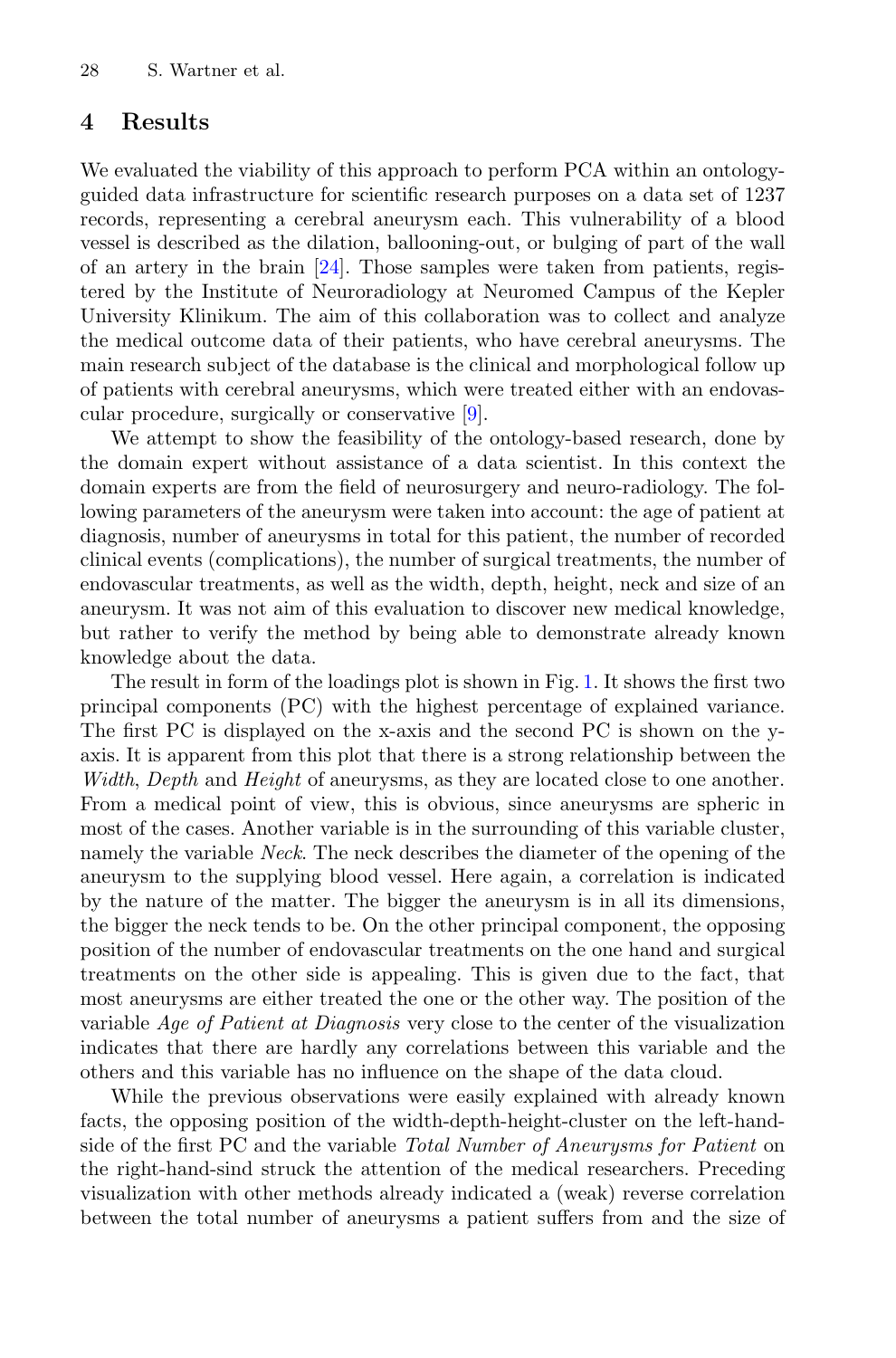

<span id="page-7-0"></span>**Fig. 1.** A two dimensional loadings plot of the aneurysm data set, embedded in an ontology-guided data infrastructure. The x-axis represents the first principal component, expressing 33.96 % of the total variance. The second principal component conveys 14.98 %, depicted by the y-axis.

these aneurysms. All methods, including this PCA-run, showed evidence, that patients with numerous aneurysms tend to have smaller ones. This phenomenon will now be investigated. This is a very good example for what the ontologyguided approach for the doctor-in-the-loop is able to do. It allows the researching domain experts to explore their complex data and generate new hypotheses for subsequent research.

The automatic calculation of the relevant key figures indicate that this PCArun yielded an acceptable and meaningful result. The covered percentage of the variance is acceptable and colored in green. The result of this key number calculation and interpretation is visualized in the upper right corner of the visualization and giving an indication to the researcher how reliable this output is.

# **5 Discussion and Conclusion**

For considerably complex mathematical methods results cannot be interpreted unambiguously at first glance, contrary to a simple bar chart or box plot. However, this is all the more important to provide guidance throughout data process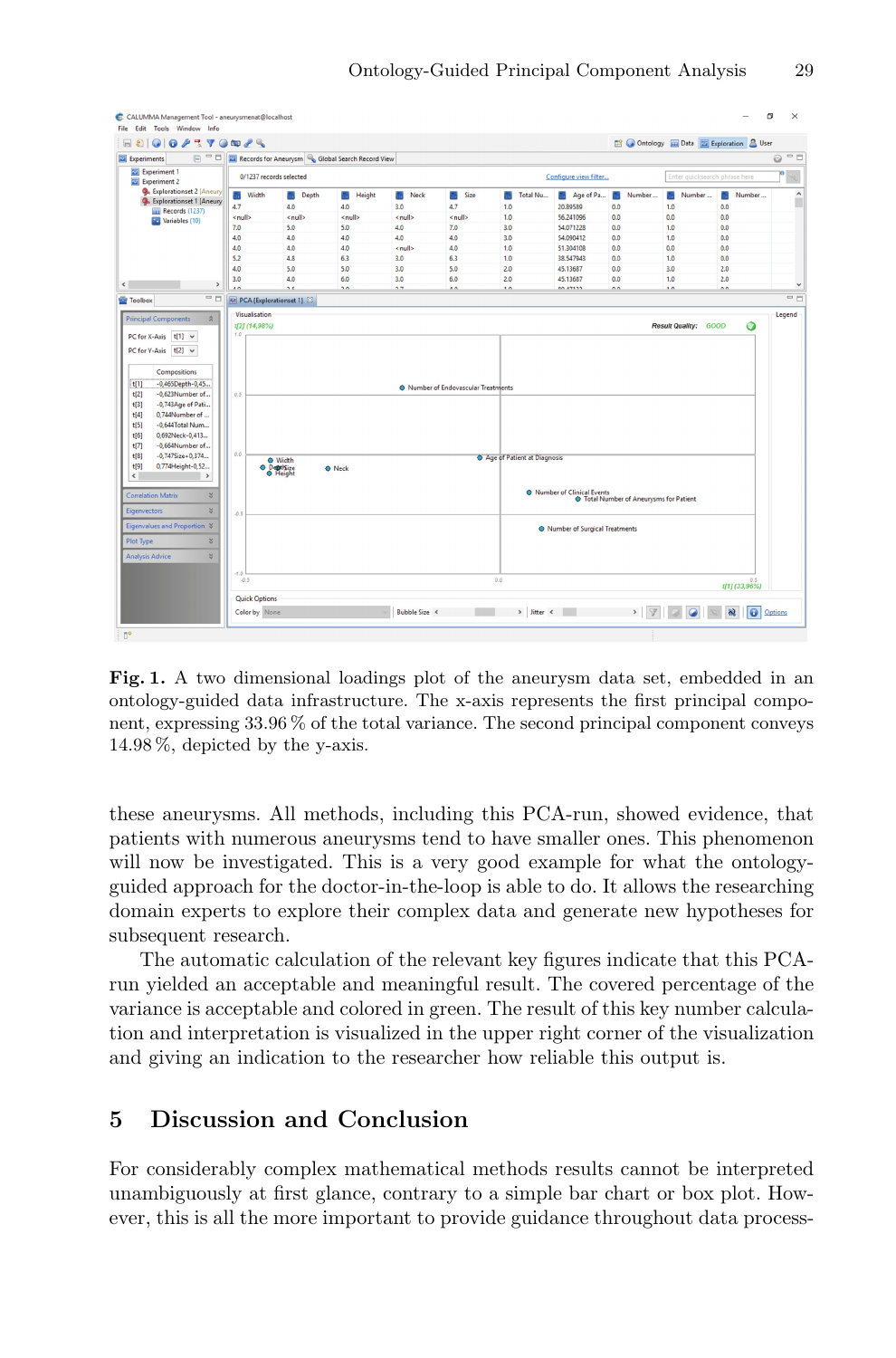ing actions. The generated numerical output of the principal components method is conclusive for mathematical experts. By contrast, domain experts with basic mathematical and technical knowledge can neither see any immediate use regarding eigenvectors and eigenvalues, nor are they able to assess the significance of the output. This is precisely the point where assistance of an ontology-guided data infrastructure takes effect. Detecting relationships and correlations can be much more simplified by visualizing the results of the principal component method. Thus, Fig. [1](#page-7-0) is quite revealing, as the visualized eigenvectors (loadings) substantially better illustrate strong relationships between the three variables (*Width*, *Depth*, *Height*) than a non-guided numerical output. As suspected, they are situated close together in the loadings plot, since aneurysms are rather circular in almost all cases.

This research sheds new light on the support for domain experts in mathematical and technical issues through smooth guidance of data exploration. The example of applying PCA pursues the objective to reveal previously unsuspected relationships when the number of input variables is supremely high. This way of ontology-guided data preprocessing is considered as an intermediate step in (medical) data analysis and requires extensive mathematical skill and knowledge. Only few systems are capable of intelligent assistance for guiding the medical domain expert through data analysis in an acquainted data infrastructure.

Quick and effortless access to different statistical and mathematical methods and tools often represents the fundamental challenge for medical experts due to the lack of comprehensive technological knowledge. Initially, it becomes necessary to give domain experts an understanding of the variety of available methods. Even if an appropriate method has been found, the major obstacle is the related realization, provided that the researcher is aware of mathematical science.

Not all results of a PCA-run are equally good and meaningful. It is very dangerous to use the PCA without further exploration of some statistical key numbers. The visualization tries to bring the result of the automatic calculation of these key features to the user. The percentage of the covered variance is colored, in a range from green (acceptable) over orange to red (unacceptable) (see Fig. [1\)](#page-7-0). These two and the other key numbers are summarized in the info field *Result Quality* in the upper right corner of the visualization. There is of course no clear cut between the qualities of PCA results, but the sum of key numbers and their coloring provides guidance to the user to interpret the results. For very inexperienced users it provides a first barrier to use PCA results without any control of the key figures. This aspect clearly distinguishes the PCA from our preceding attempts (e.g., [\[9](#page-9-5)]) to make complex data mining and data visualization algorithms accessible to researching domain experts.

We realized that not all data mining and data visualization algorithms are meant to be used by non-data-scientists. We consequently try to push the technical barrier towards complex methods and algorithms in order to enable the biomedical domain experts to take advantage of them. Thus far, the results of these methods (non-linear mapping, parallel coordinates, etc.) were easy to interpret with limited danger to mis-interpretation. Here, in the case of PCA even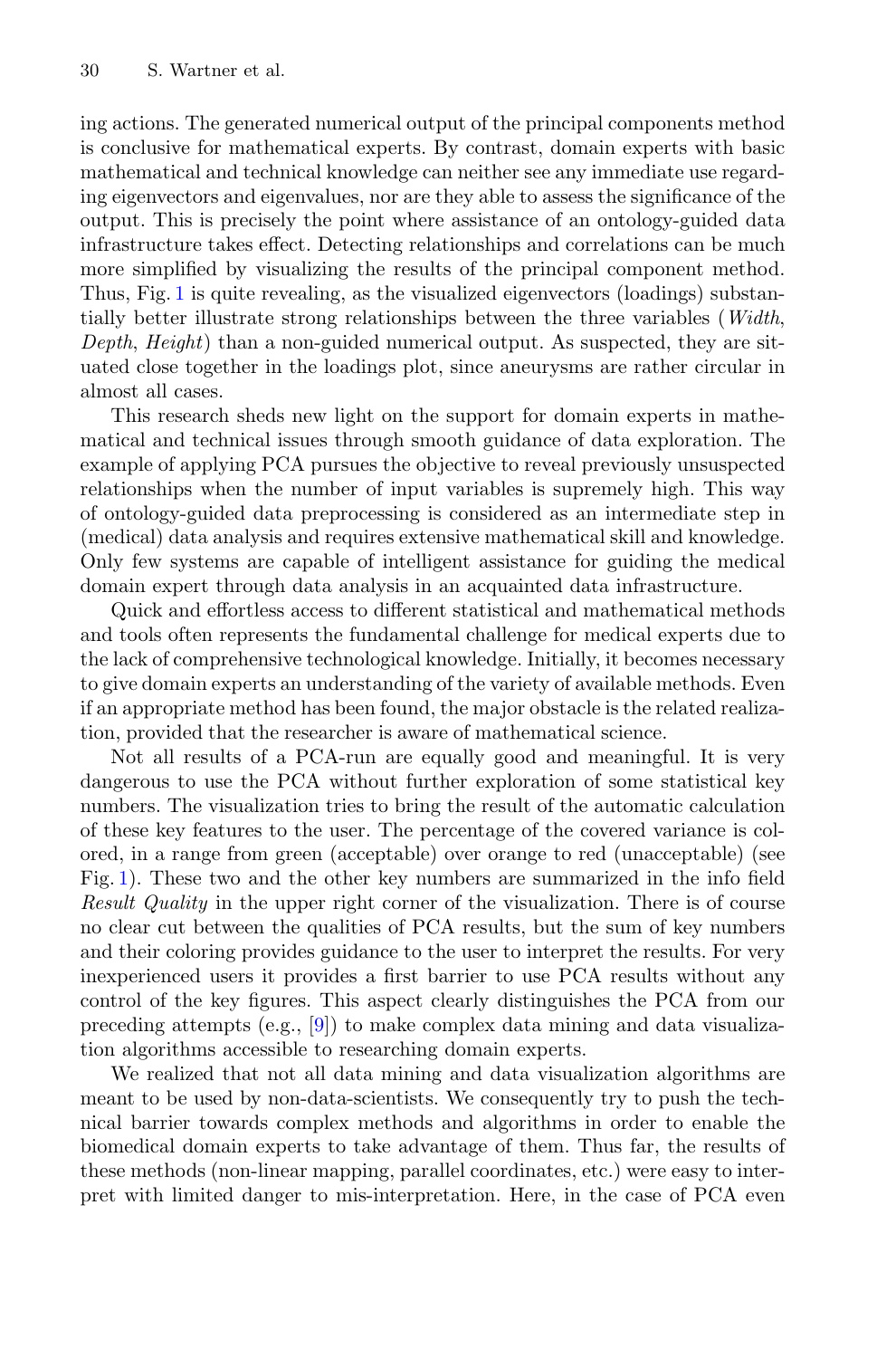very promising looking visualization might be completely worthless, and without checking the corresponding key-figures an interpretation is not possible. Only an intelligent research-platform designed for domain-expert-driven knowledge discovery can help by automatically calculating these key-figures and bringing them to a prominent position in the user interface.

# **6 Open Challenges and Future Work**

Since the feasibility for PCA only subsists as numerical attributes are used, a small part of variables can be taken into consideration. Further work is required to establish the viability of extensive and automated ontology-based data preprocessing. Thus, especially in the medical domain, information is stored in categorical or boolean attributes. Extending the data infrastructure will lead to a PCA for categorical variables (multiple correspondence analysis, factor analysis for mixed data).

# <span id="page-9-2"></span>**References**

- 1. Akgul, C.B., Rubin, D.L., Napel, S., Beaulieu, C.F., Greenspan, H., Acar, B.: Content-based image retrieval in radiology: Current status and future directions. J. Digit. Imaging **24**(2), 208–222 (2011)
- <span id="page-9-1"></span>2. Anderson, N.R., Lee, E.S., Brockenbrough, J.S., Minie, M.E., Fuller, S., Brinkley, J., Tarczy-Hornoch, P.: Issues in biomedical research data management and analysis: needs and barriers. J. Am. Med. Inf. Assoc. **14**(4), 478–488 (2007)
- <span id="page-9-4"></span>3. Atzmüller, M., Baumeister, J., Puppe, F.: Introspective subgroup analysis for interactive knowledge refinement. In: Sutcliffe, G., Goebel, R. (eds.) FLAIRS Nineteenth International Florida Artificial Intelligence Research Society Conference, pp. 402–407. AAAI Press, Menlo Park (2006)
- <span id="page-9-0"></span>4. Buchan, I.E., Winn, J.M., Bishop, C.M.: A unified modeling approach to dataintensive healthcare. In: Hey, T., Tansley, S., Tolle, K. (eds.) The fourth paradigm: Data-Intensive Scientific Discovery, pp. 91–98. Microsoft Research, Redmond (2009)
- <span id="page-9-6"></span>5. Cios, K.J., William Moore, G.: Uniqueness of medical data mining. Artif. Intell. Med. **26**(1), 1–24 (2002)
- <span id="page-9-3"></span>6. Gigerenzer, G., Gaissmaier, W.: Heuristic decision making. Ann. Rev. Psychol. **62**, 451–482 (2011)
- <span id="page-9-8"></span>7. Girardi, D., Dirnberger, J., Giretzlehner, M.: An ontology-based clinical data warehouse for scientific research. Saf. Health **1**(1), 1–9 (2015)
- <span id="page-9-7"></span>8. Girardi, D., Kueng, J., Holzinger, A.: A domain-expert centered process model for knowledge discovery in medical research: putting the expert-in-the-loop. In: Guo, Y., Friston, K., Aldo, F., Hill, S., Peng, H. (eds.) BIH 2015. LNCS, vol. 9250, pp. 389–398. Springer, Heidelberg (2015)
- <span id="page-9-5"></span>9. Girardi, D., K¨ung, J., Kleiser, R., Sonnberger, M., Csillag, D., Trenkler, J., Holzinger, A.: Interactive knowledge discovery with the doctor-in-the-loop: a practical example of cerebral aneurysms research. Brain Inf., 1–11 (2016). (Online First Articles)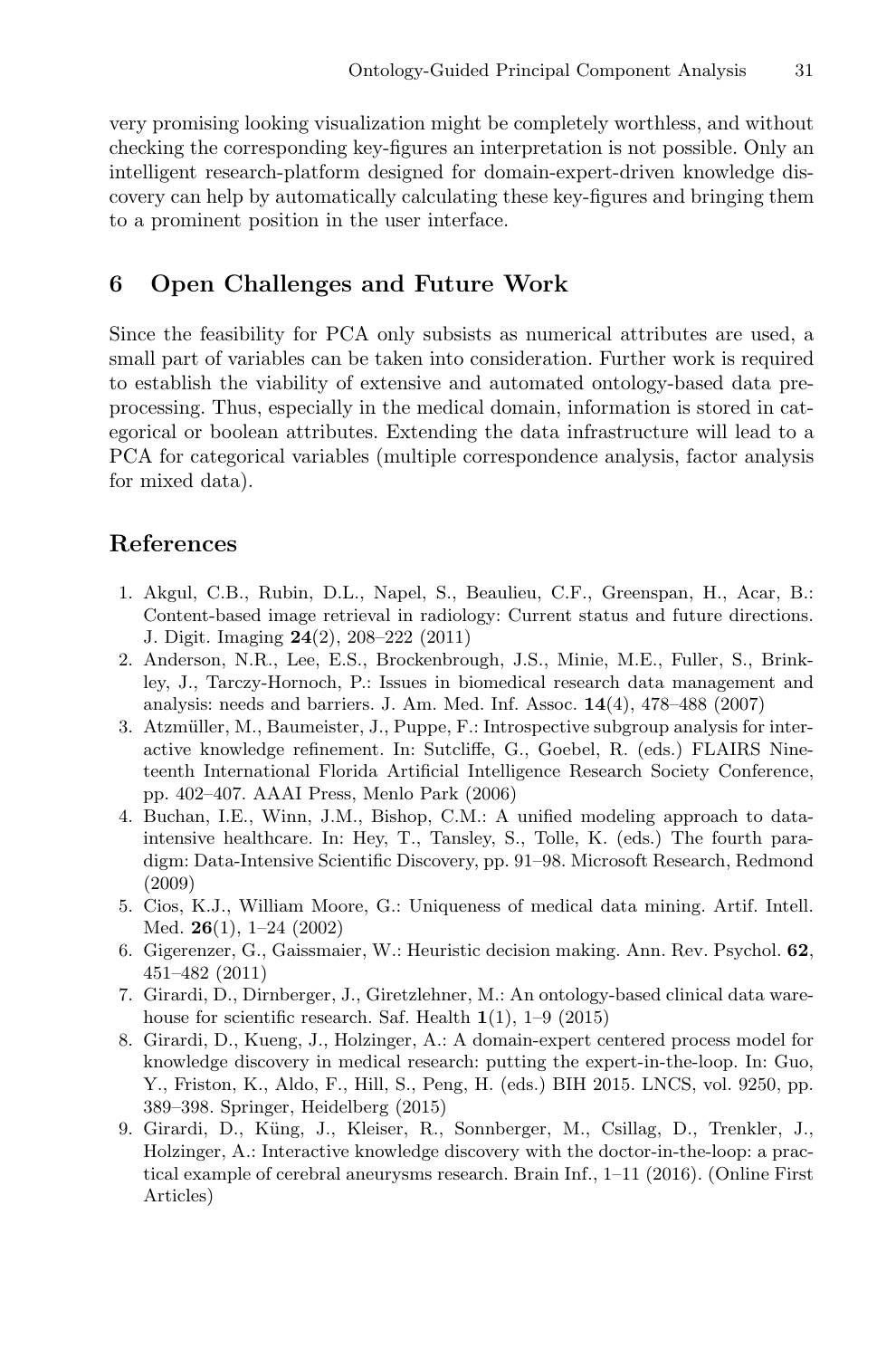- <span id="page-10-18"></span>10. Hall, M., Frank, E., Holmes, G., Pfahringer, B., Reutemann, P., Witten, I.H.: The WEKA data mining software: an update. ACM SIGKDD Explor. Newsl. **11**(1), 10–18 (2009)
- <span id="page-10-4"></span>11. Holzinger, A.: Human-computer interaction and knowledge discovery (HCI-KDD): what is the benefit of bringing those two fields to work together? In: Cuzzocrea, A., Kittl, C., Simos, D.E., Weippl, E., Xu, L. (eds.) CD-ARES 2013. LNCS, vol. 8127, pp. 319–328. Springer, Heidelberg (2013)
- <span id="page-10-2"></span>12. Holzinger, A.: Trends in interactive knowledge discovery for personalized medicine: Cognitive science meets machine learning. IEEE Intell. Inf. Bull. **15**(1), 6–14 (2014)
- <span id="page-10-3"></span>13. Holzinger, A.: Interactive machine learning for health informatics: When do we need the human-in-the-loop? Springer Brain Inform. (BRIN) **3**, 1–13 (2016). <http://dx.doi.org/10.1007/s40708-016-0042-6>
- <span id="page-10-0"></span>14. Holzinger, A., Dehmer, M., Jurisica, I.: Knowledge discovery and interactive data mining in bioinformatics - state-of-the-art, future challenges and research directions. BMC Bioinform. **15**(S6), I1 (2014)
- <span id="page-10-1"></span>15. Holzinger, Andreas, Stocker, Christof, Dehmer, Matthias: Big complex biomedical data: towards a taxonomy of data. In: Obaidat, Mohammad S., Filipe, Joaquim (eds.) ICETE 2012. CCIS, vol. 455, pp. 3–18. Springer, Heidelberg (2014)
- <span id="page-10-8"></span>16. Hotelling, H.: Analysis of a complex of statistical variables into principal components. J. Educ. Psychol. **24**, 417–441 (1933)
- <span id="page-10-5"></span>17. Hund, M., Bhm, D., Sturm, W., Sedlmair, M., Schreck, T., Ullrich, T., Keim, D.A., Majnaric, L., Holzinger, A.: Visual analytics for concept exploration in subspaces of patient groups: Making sense of complex datasets with the doctor-in-the-loop. Brain Inf. **3**, 1–15 (2016)
- <span id="page-10-13"></span>18. Kessler, W.: Multivariate Datenanalyse: für die Pharma-Bio- und Prozessanalytik. Wiley-VCH Verlag GmbH & Co. KGaA, Weinheim (2007)
- <span id="page-10-17"></span>19. Kurgan, L.A., Musilek, P.: A survey of knowledge discovery and data mining process models. Knowl. Eng. Rev. **21**(01), 1–24 (2006)
- <span id="page-10-11"></span>20. Malinowski, E.: A thesis in two parts: application of factor analysis to chemical problems. Stevens Inst. Technol. **2**(1–2), 54–94 (1961)
- <span id="page-10-16"></span>21. Nandi, D., Ashour, A.S., Samanta, S., Chakraborty, S., Salem, M.A., Dey, N.: Principal component analysis in medical image processing: a study. Int. J. Image Min. **1**(1), 65–86 (2015)
- <span id="page-10-15"></span>22. National Center for Biotechnology Information: Mesh search for principalcomponent analysis and medicine (2016). <http://www.ncbi.nlm.nih.gov/>
- <span id="page-10-6"></span>23. Niakšu, O., Kurasova, O.: Data mining applications in healthcare: research vs practice. Databases Inf. Syst. BalticDB&IS **2012**, 58 (2012)
- <span id="page-10-19"></span>24. NIH: Cerebral Aneurysm Information Page (April 2010). [http://www.ninds.nih.](http://www.ninds.nih.gov/disorders/cerebral_aneurysm/cerebral_aneurysm.htm) [gov/disorders/cerebral](http://www.ninds.nih.gov/disorders/cerebral_aneurysm/cerebral_aneurysm.htm) aneurysm/cerebral aneurysm.htm
- <span id="page-10-7"></span>25. Pearson, K.: On lines and planes of closest fit to systems of points in space. Philos. Mag. **2**, 559–572 (1901)
- <span id="page-10-14"></span>26. Rencher, A.: Methods of Multivariate Analysis. Wiley Series in Probability and Statistics. Wiley, Chichester (2002)
- <span id="page-10-12"></span>27. Sharaf, M., Illman, D., Kowalski, B.: Chemometrics. Wiley, New York (1986)
- <span id="page-10-9"></span>28. Thurstone, L.: Multiple-factor Analysis: A Development and Expansion of The Vectors of Mind. The university of Chicago committee on publications in biology and medicine. University of Chicago Press, New York (1947)
- <span id="page-10-10"></span>29. Thurstone, L., Thurston, T.: Factorial Studies of Intelligence. Psychometrika monograph suplements. The University of Chicago press, Chicago (1941)